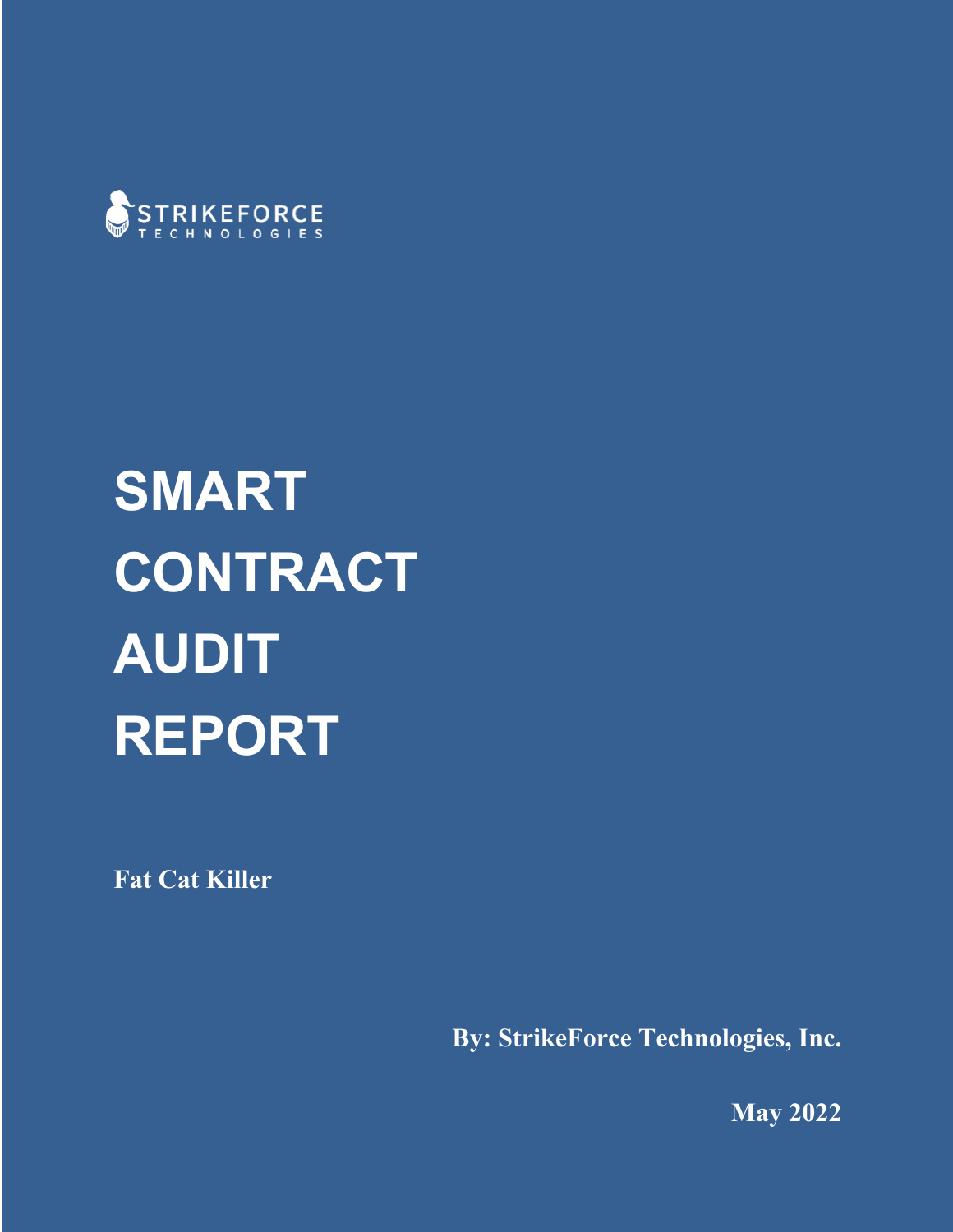#### **Table of Contents**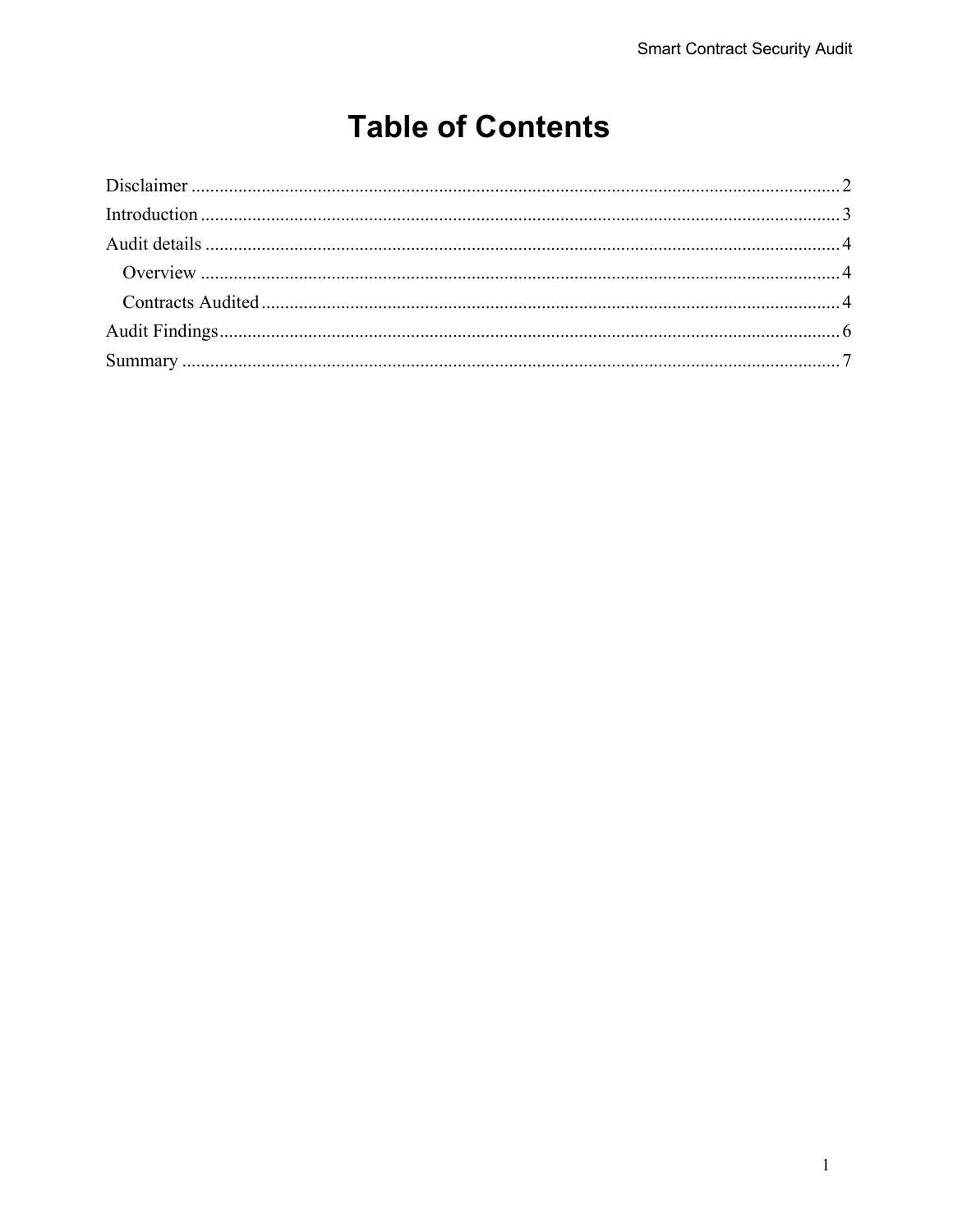# **Disclaimer**

The report is based on our examination of cybersecurity vulnerabilities of the smart contracts. Strikeforce Technologies disclaims all responsibility and no claim against StrikeForce Technologies can be made to any amount or type of loss or damages (without limitation, direct, indirect, special, punitive, consequential or pure economic loses or losses) that may be caused by any person, or any damages or damages, including without limitations (whether innocent or negligent).

Security analysis is based only on the smart contracts. No applications or operations were reviewed for security. No product code has been reviewed.

Smart contracts are deployed and executed on a blockchain platform. The platform, its programming language, and other software related to the smart contract can have their own vulnerabilities that can lead to hacks. Thus, the audit can't guarantee explicit security of the audited smart contracts.

The audit does not give any warranties on the security of the code. One audit cannot beconsidered enough. We always recommend proceeding with several independent audits and a public bug bounty program to ensure the security of the code. Besides a security audit, please don't consider this report as investment advice.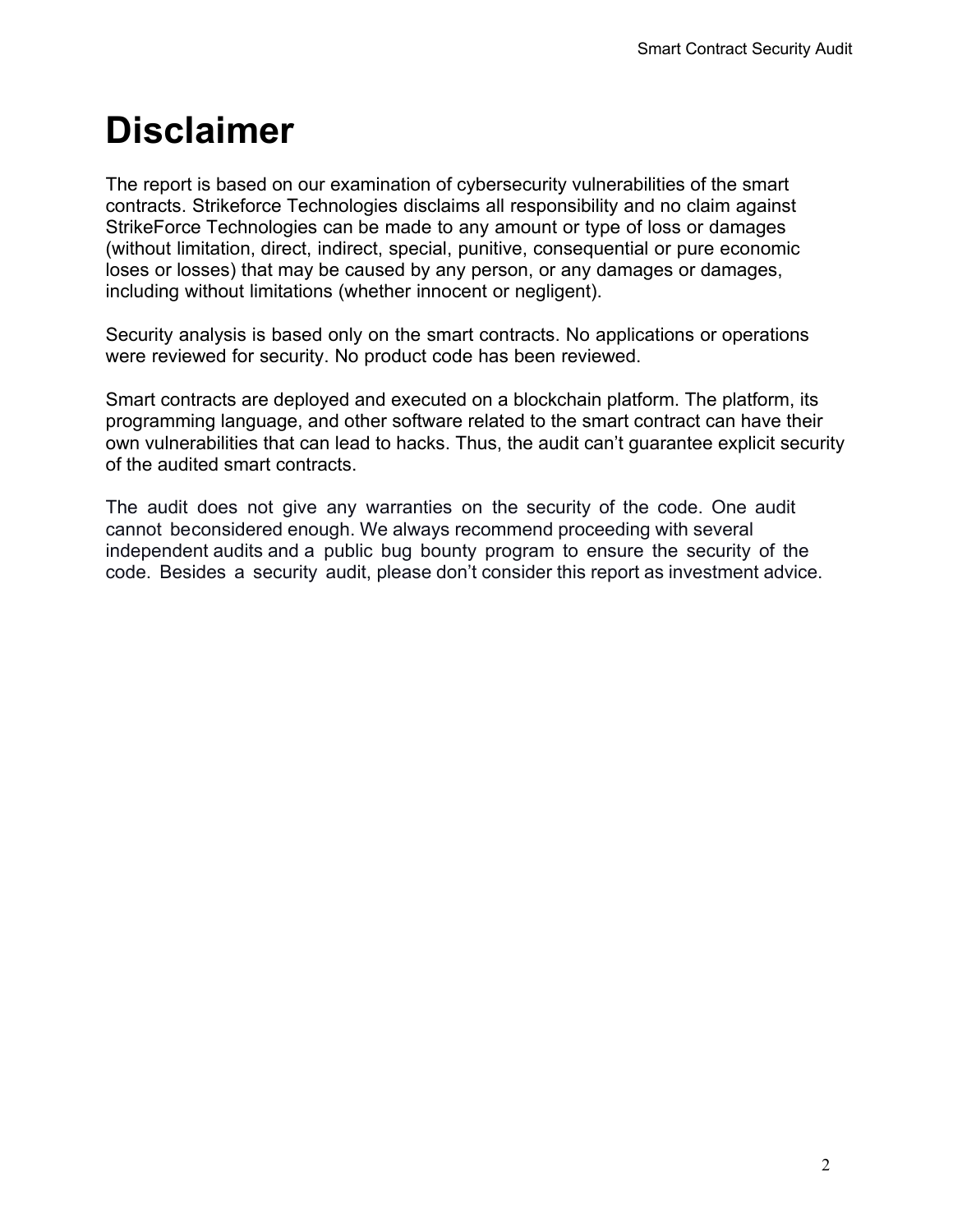### **Introduction**

This audit report highlights the overall security of the Fat Cat Killer(www.fatcatkiller.com) smart contracts. We have tried to ensure the reliability of the smart contracts by completing the assessment of the smart contract codebase.

In this audit, we consider the following features -

- Whether the code is secure.
- Whether the code meets the best coding practices.

The audit has been performed according to the following procedure:

#### **Manual audit**

- 1. Inspecting the code.
- 2. Analyzing the code for security vulnerabilities.
- 3. Assessing the overall project structure, complexity & quality.

#### **Automated analysis was performed using the following tools**

- 1. Mythril
- 2. Slither
- 3. Securify2
- 4. MythX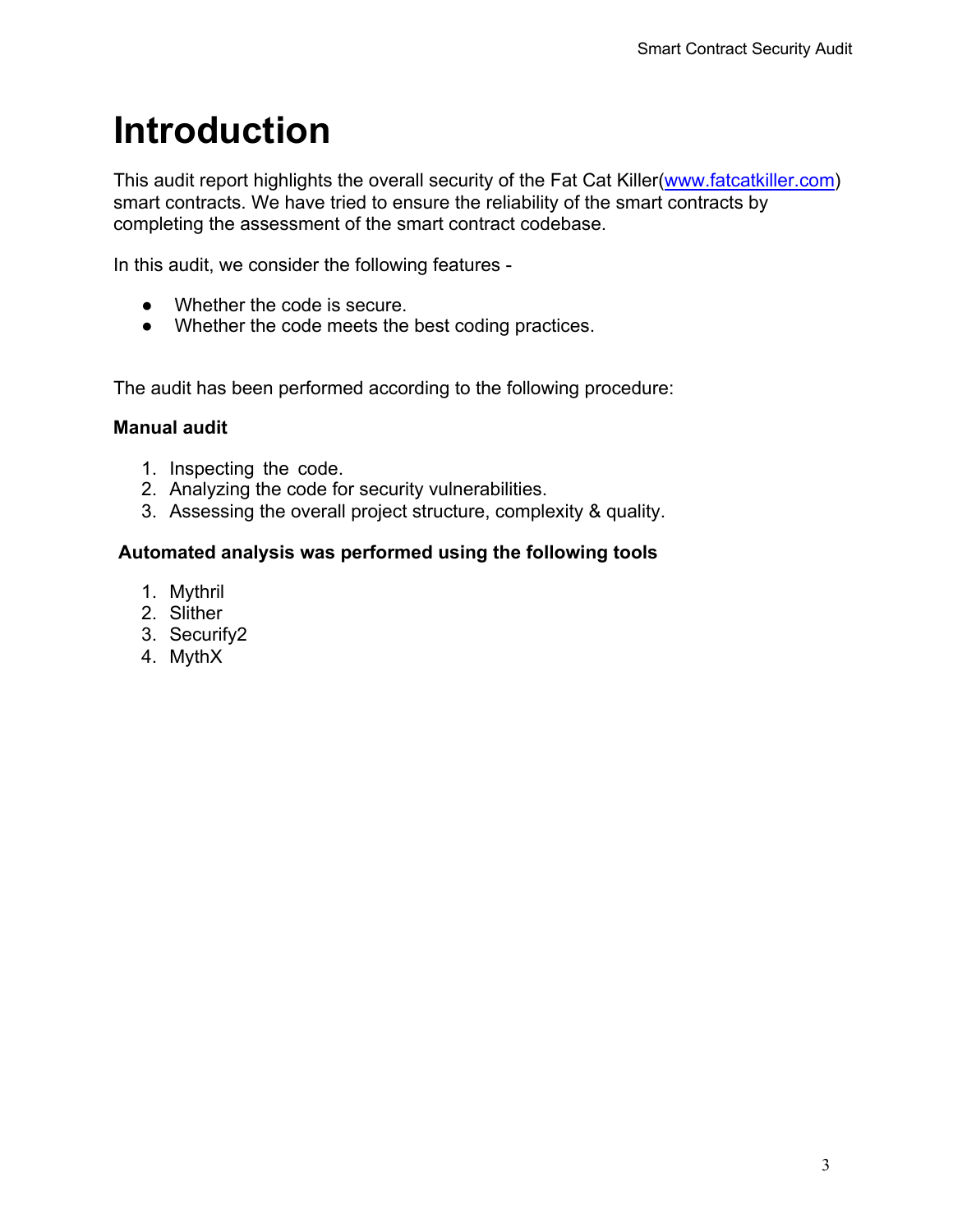# **Audit details**

#### **Overview**

**Website:** https://fatcatkiller.com/

**Repository Name:** fckcoin-contract

**Token symbol:** \$killer

**Deployed Address:** N/A

**Language:** Solidity version 0.8.0

#### **Contracts Audited**

fckcoin-contract/contracts/

| control    | <b>FCKController.sol</b>        |  |
|------------|---------------------------------|--|
|            | <b>IFCKController.sol</b>       |  |
| governance | <b>IVoting.sol</b>              |  |
|            | Voting.sol                      |  |
| lottery    | LotteryManager.sol              |  |
| pancake    | IPancakeFactory.sol             |  |
|            | IPancakePair.sol                |  |
|            | IPancakeRouter01.sol            |  |
|            | IPancakeRouter02.sol            |  |
| strategy   | AutomaticTokenomicsStrategy.sol |  |
|            | BaseTokenomicsStrategy.sol      |  |
|            | ITokenomicsStrategy.sol         |  |
|            | ManualTokenomicsStrategy.sol    |  |
| token      | ERC20.sol                       |  |
|            | FCKToken.sol                    |  |
|            | <b>IFCKToken.sol</b>            |  |
|            | ITokenomicsToken.sol<br>4       |  |
|            | TokenomicsToken.sol             |  |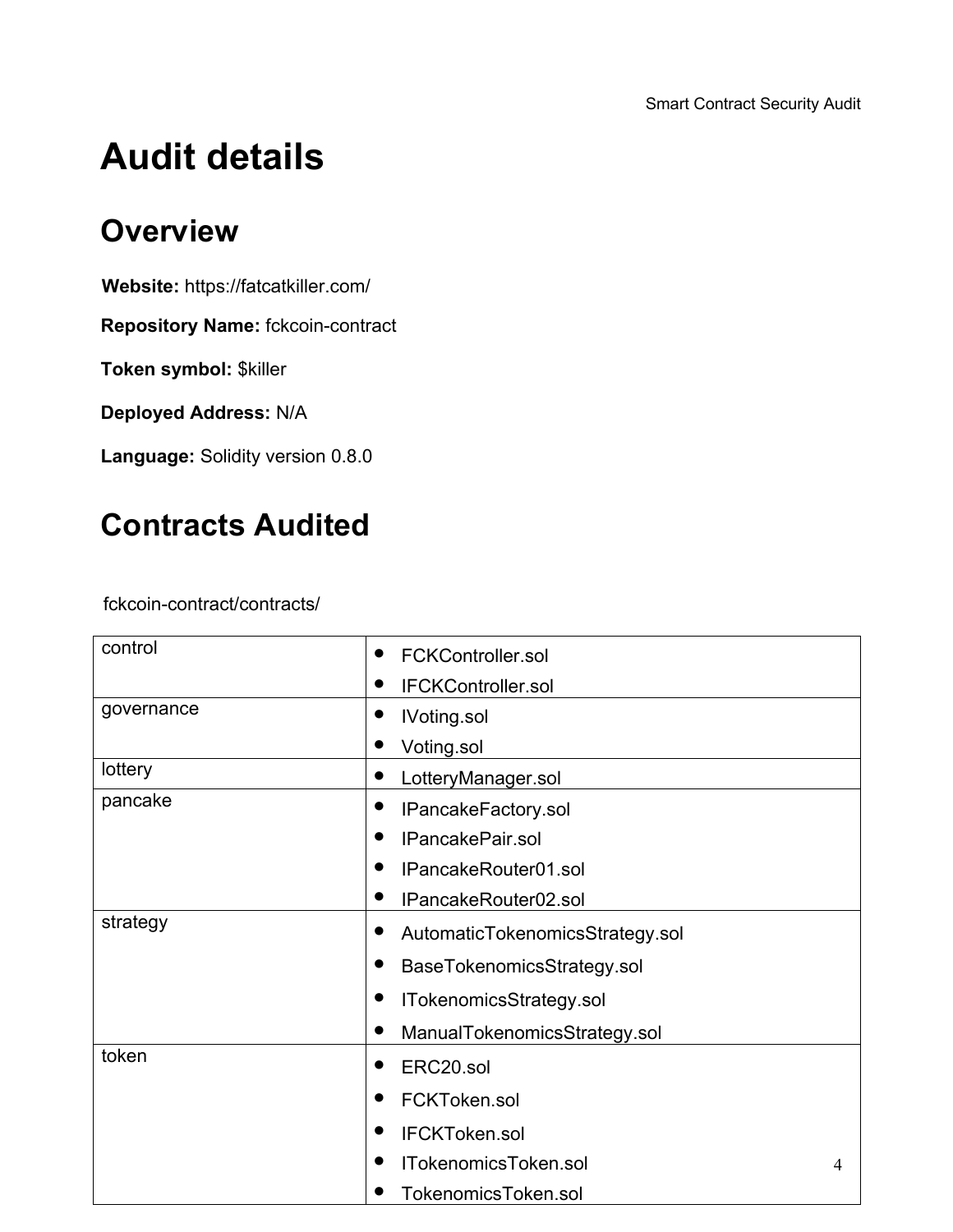| wallets                                                              | IDistributionWallet.sol                       |  |
|----------------------------------------------------------------------|-----------------------------------------------|--|
|                                                                      | IPlatformReserveWallet.sol<br>$\bullet$       |  |
|                                                                      | LockupWallet.sol                              |  |
| MarketingReserveWallet.sol<br>$\bullet$<br>PlatformReserveWallet.sol |                                               |  |
|                                                                      |                                               |  |
|                                                                      | <b>FeamAndAdvisorsWallet.sol</b><br>$\bullet$ |  |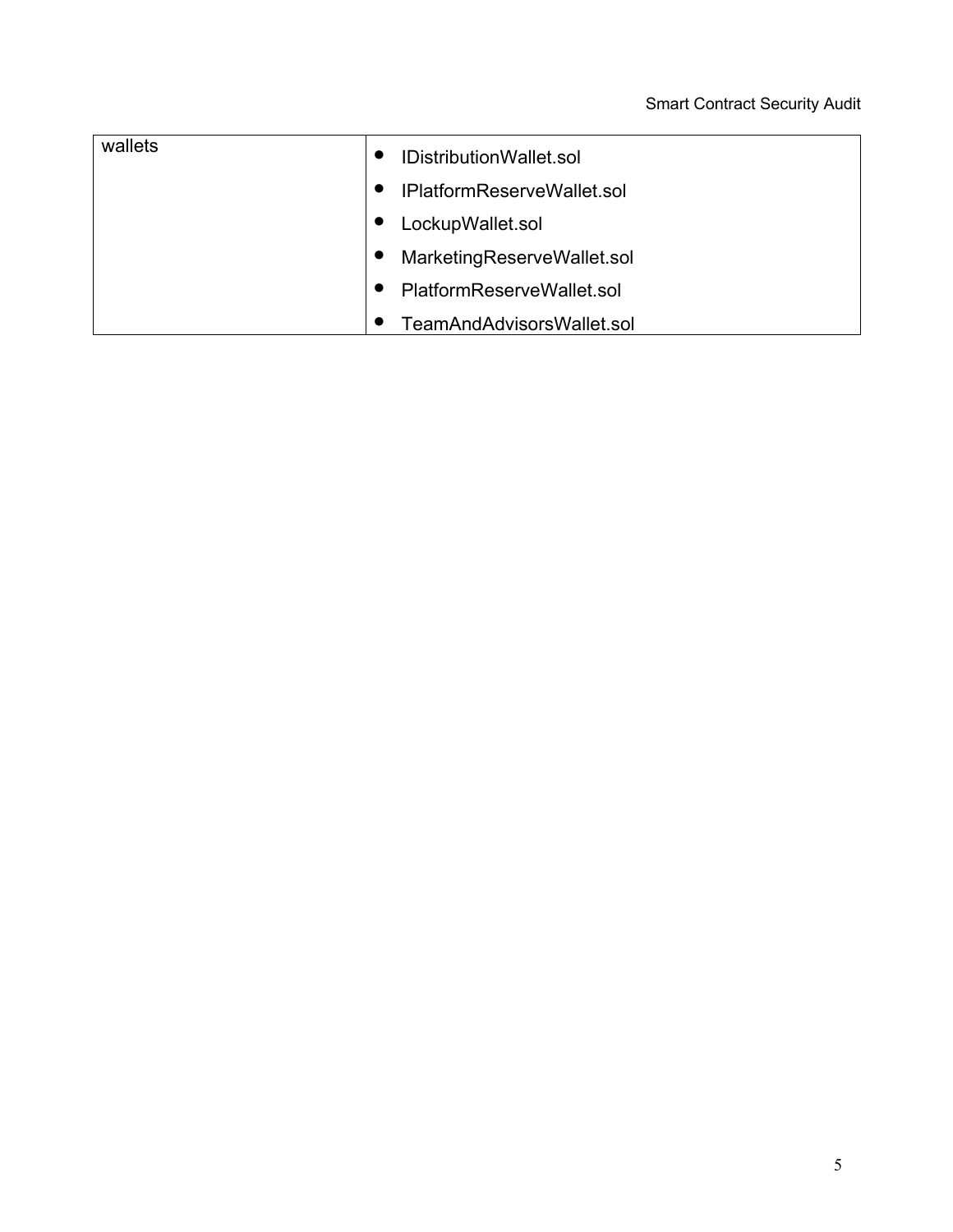# **Audit Findings**

| Vulnerability                                           | <b>Status</b>     |
|---------------------------------------------------------|-------------------|
| SWC-112 (DELEGATECALL to Untrusted<br>Callee)           | No issue detected |
| SWC-120 (Weak Randomness)                               | No issue detected |
| <b>SWC-116 (Timestamp Dependence)</b>                   | No issue detected |
| <b>SWC-111 (Use of Deprecated Functions)</b>            | No issue detected |
| SWC-105 (Unprotected Ether Withdrawal)                  | No issue detected |
| <b>SWC-110 (Assert Violation)</b>                       | No issue detected |
| <b>SWC-117 (Signature Malleability)</b>                 | No issue detected |
| SWC-101 (Integer Overflow and Underflow)                | No issue detected |
| SWC-113 (Denial of Service with Failed Call)            | No issue detected |
| SWC-106 (Unprotected SELFDESTRUCT)                      | No issue detected |
| SWC-107 (Reentrancy)                                    | No issue detected |
| SWC-104 (Unchecked Call Return Value)                   | No issue detected |
| <b>SWC-110 (Assert Violation)</b>                       | No issue detected |
| SWC-124 (Write to Arbitrary Storage<br>Location)        | No issue detected |
| SWC-127 (Arbitrary Jump with Function Type<br>Variable) | No issue detected |
| SWC-108 (StateVariablesDefaultVisibility)               | No issue detected |